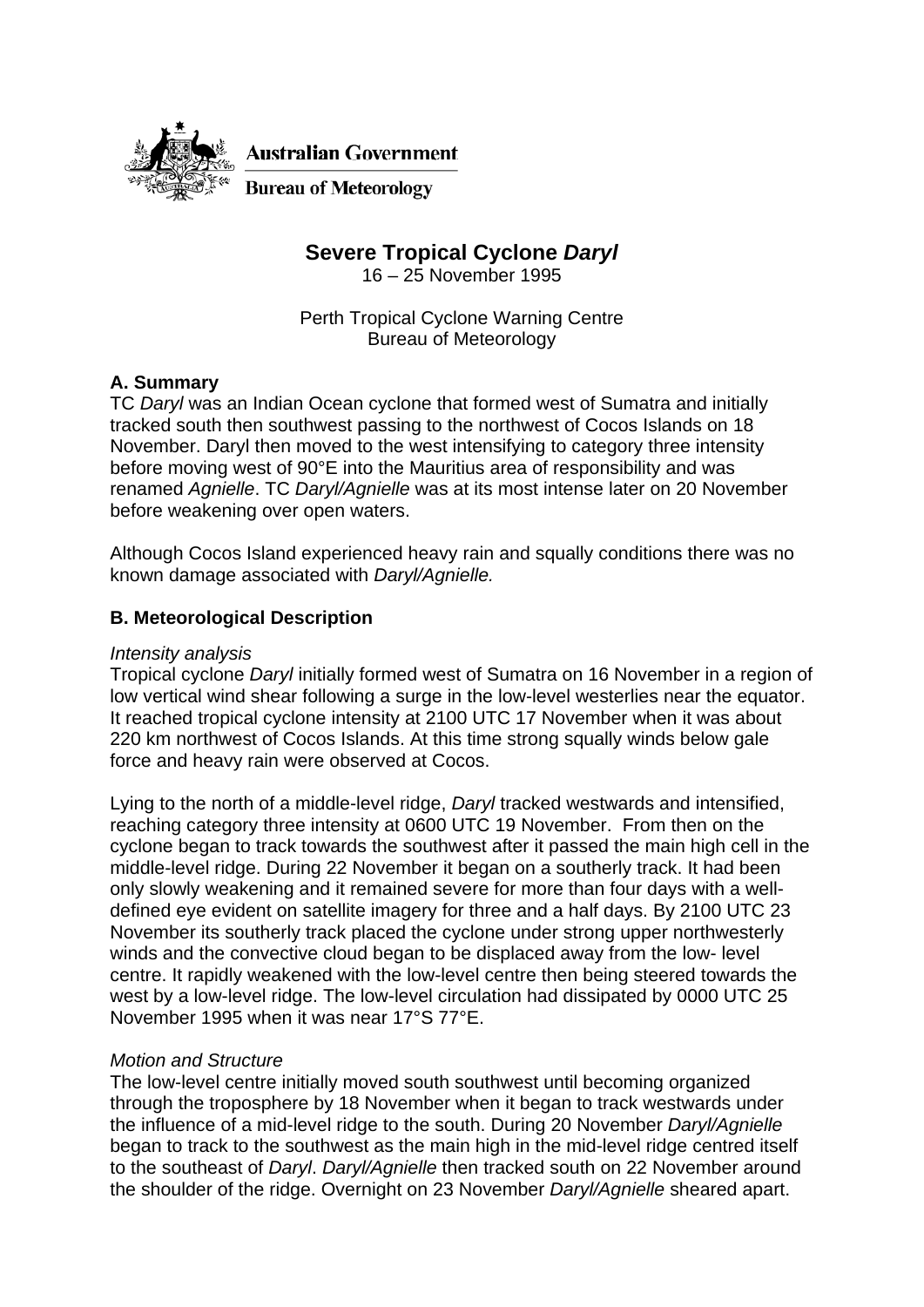The low-level centre then steered westwards under the influence of a developing lowlevel ridge to the south.

# **C. Impact**

Cocos Islands experienced strong squally winds and heavy rain but no gale force winds were observed.

## **D. Observations**

#### *Rainfall*

Cocos Islands experienced heavy rainfall.

| Year | <b>Month</b> | Day | Hour<br>(UTC) | Position<br>Latitude<br>S | Position<br>Longitude<br>E | Max<br>wind<br>10min<br>knots | Central<br>Pressure<br>hPa | Rad. of<br>Gales<br>nm |
|------|--------------|-----|---------------|---------------------------|----------------------------|-------------------------------|----------------------------|------------------------|
| 1995 | 11           | 16  | 0100          | 7.0                       | 95.5                       | 20                            | 1004                       |                        |
| 1995 | 11           | 16  | 0700          | 7.5                       | 96.5                       | 20                            | 1004                       |                        |
| 1995 | 11           | 16  | 1300          | 8.1                       | 96.5                       | 25                            | 1002                       |                        |
| 1995 | 11           | 16  | 1900          | 8.6                       | 96.5                       | 25                            | 1002                       |                        |
| 1995 | 11           | 17  | 0100          | 9.1                       | 96.6                       | 25                            | 1002                       |                        |
| 1995 | 11           | 17  | 0700          | 9.6                       | 96.6                       | 25                            | 1000                       |                        |
| 1995 | 11           | 17  | 1300          | 10.2                      | 96.3                       | 25                            | 1000                       |                        |
| 1995 | 11           | 17  | 1900          | 10.6                      | 95.9                       | 30                            | 998                        |                        |
| 1995 | 11           | 18  | 0100          | 11.0                      | 95.4                       | 35                            | 995                        | 80                     |
| 1995 | 11           | 18  | 0400          | 11.1                      | 95.0                       | 35                            | 995                        | 80                     |
| 1995 | 11           | 18  | 0700          | 11.2                      | 94.7                       | 40                            | 990                        | 80                     |
| 1995 | 11           | 18  | 1000          | 11.3                      | 94.3                       | 40                            | 990                        | 80                     |
| 1995 | 11           | 18  | 1300          | 11.4                      | 93.9                       | 45                            | 985                        | 80                     |
| 1995 | 11           | 18  | 1600          | 11.4                      | 93.4                       | 45                            | 985                        | 80                     |
| 1995 | 11           | 18  | 1900          | 11.4                      | 92.9                       | 45                            | 985                        | 110                    |
| 1995 | 11           | 18  | 2200          | 11.4                      | 92.3                       | 55                            | 980                        | 110                    |
| 1995 | 11           | 19  | 0100          | 11.4                      | 91.8                       | 55                            | 980                        | 110                    |
| 1995 | 11           | 19  | 0400          | 11.4                      | 91.2                       | 60                            | 975                        | 110                    |
| 1995 | 11           | 19  | 0700          | 11.4                      | 90.6                       | 65                            | 970                        | 110                    |
| 1995 | 11           | 19  | 1000          | 11.4                      | 90.0                       | 70                            | 965                        | 135                    |
| 1995 | 11           | 19  | 1300          | 11.4                      | 89.4                       | 75                            | 960                        | 135                    |
| 1995 | 11           | 19  | 1600          | 11.4                      | 88.9                       | 80                            | 955                        | 135                    |
| 1995 | 11           | 19  | 1900          | 11.4                      | 88.4                       | 85                            | 950                        | 135                    |
| 1995 | 11           | 19  | 2200          | 11.4                      | 87.9                       | 95                            | 940                        | 135                    |
| 1995 | 11           | 20  | 0100          | 11.4                      | 87.4                       | 100                           | 930                        | 135                    |
| 1995 | 11           | 20  | 0400          | 11.4                      | 87.0                       | 105                           | 925                        | 135                    |
| 1995 | 11           | 20  | 0700          | 11.6                      | 86.7                       | 105                           | 920                        | 135                    |
| 1995 | 11           | 20  | 1000          | 11.7                      | 86.4                       | 105                           | 920                        | 135                    |
| 1995 | 11           | 20  | 1300          | 11.8                      | 86.1                       | 110                           | 915                        | 135                    |
| 1995 | 11           | 20  | 1600          | 12.0                      | 85.8                       | 110                           | 915                        | 135                    |
| 1995 | 11           | 20  | 1900          | 12.1                      | 85.5                       | 110                           | 915                        | 135                    |

Table 1. Best track summary for *Daryl, 16 – 25 November 1995*  Note: Add 8 hours to convert to WST. Refer to best track database for complete track details.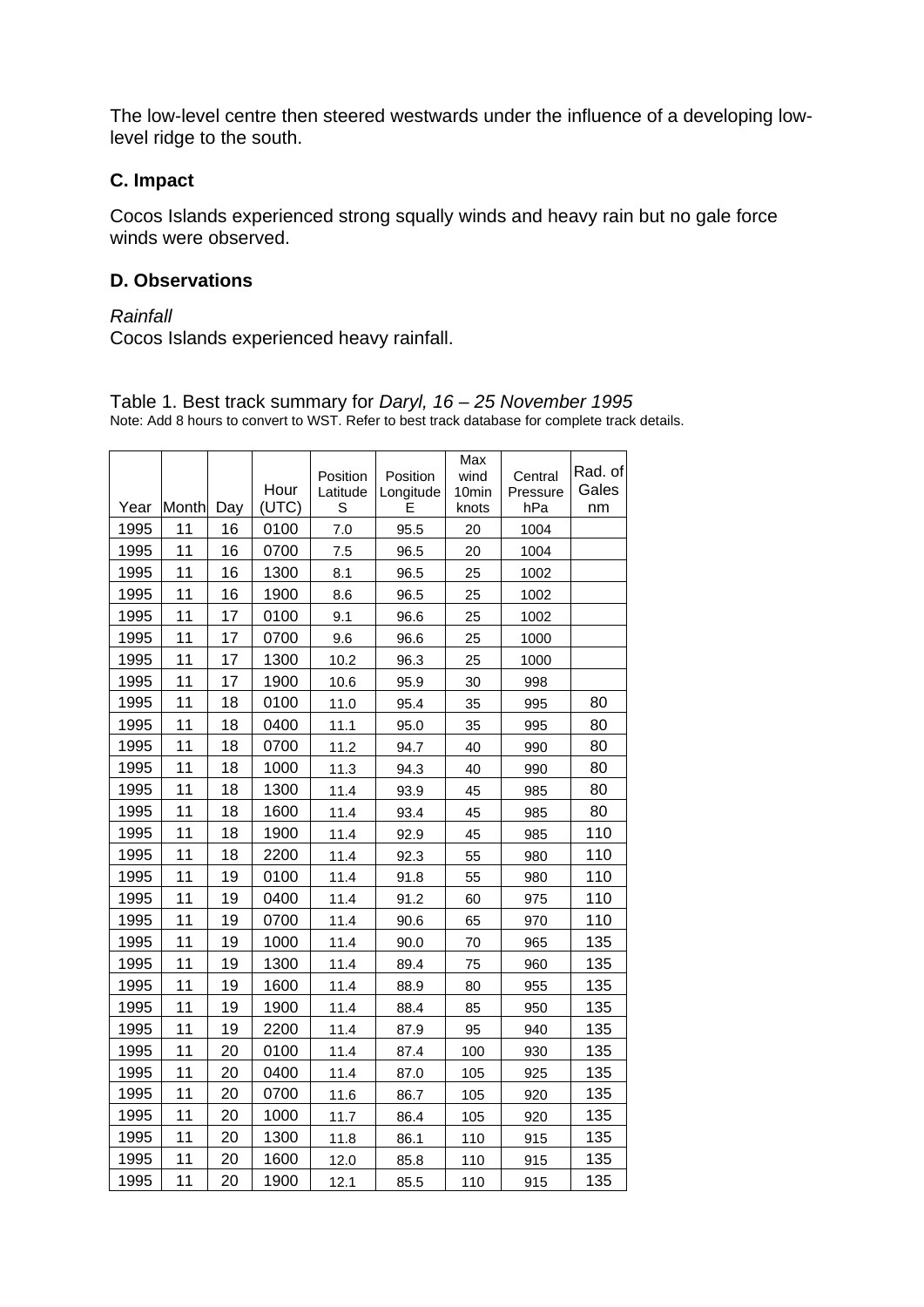| 1995 | 11 | 20 | 2200 | 12.3 | 85.3 | 105 | 920  | 135 |
|------|----|----|------|------|------|-----|------|-----|
| 1995 | 11 | 21 | 0100 | 12.6 | 85.0 | 105 | 920  | 135 |
| 1995 | 11 | 21 | 0400 | 12.7 | 84.7 | 105 | 920  | 135 |
| 1995 | 11 | 21 | 0700 | 12.9 | 84.6 | 105 | 925  | 135 |
| 1995 | 11 | 21 | 1000 | 13.2 | 84.5 | 105 | 925  | 135 |
| 1995 | 11 | 21 | 1300 | 13.3 | 84.2 | 100 | 930  | 135 |
| 1995 | 11 | 21 | 1600 | 13.5 | 84.0 | 100 | 930  | 135 |
| 1995 | 11 | 21 | 1900 | 13.6 | 83.8 | 95  | 935  | 135 |
| 1995 | 11 | 21 | 2200 | 13.8 | 83.7 | 95  | 935  | 135 |
| 1995 | 11 | 22 | 0100 | 14.1 | 83.6 | 95  | 940  | 135 |
| 1995 | 11 | 22 | 0400 | 14.4 | 83.5 | 95  | 940  | 135 |
| 1995 | 11 | 22 | 0700 | 14.7 | 83.3 | 95  | 940  | 135 |
| 1995 | 11 | 22 | 1000 | 15.0 | 83.1 | 95  | 940  | 135 |
| 1995 | 11 | 22 | 1300 | 15.3 | 82.9 | 95  | 940  | 135 |
| 1995 | 11 | 22 | 1600 | 15.5 | 82.8 | 95  | 940  | 135 |
| 1995 | 11 | 22 | 1900 | 15.8 | 82.8 | 95  | 940  | 135 |
| 1995 | 11 | 22 | 2200 | 16.0 | 82.8 | 90  | 945  | 135 |
| 1995 | 11 | 23 | 0100 | 16.2 | 82.8 | 85  | 950  | 135 |
| 1995 | 11 | 23 | 0400 | 16.4 | 82.7 | 80  | 955  | 135 |
| 1995 | 11 | 23 | 0700 | 16.7 | 82.6 | 75  | 960  | 135 |
| 1995 | 11 | 23 | 1000 | 16.9 | 82.7 | 75  | 960  | 135 |
| 1995 | 11 | 23 | 1300 | 17.0 | 82.8 | 70  | 965  | 135 |
| 1995 | 11 | 23 | 1600 | 17.0 | 82.3 | 70  | 965  | 135 |
| 1995 | 11 | 23 | 1900 | 17.0 | 81.9 | 65  | 970  | 135 |
| 1995 | 11 | 23 | 2200 | 17.0 | 81.5 | 60  | 975  | 135 |
| 1995 | 11 | 24 | 0100 | 17.0 | 81.0 | 55  | 980  | 135 |
| 1995 | 11 | 24 | 0700 | 17.0 | 80.0 | 45  | 985  | 135 |
| 1995 | 11 | 24 | 1300 | 17.0 | 79.2 | 35  | 995  | 135 |
| 1995 | 11 | 24 | 1900 | 17.0 | 78.3 | 25  | 1000 |     |
| 1995 | 11 | 25 | 0100 | 17.0 | 77.5 | 20  | 1004 |     |